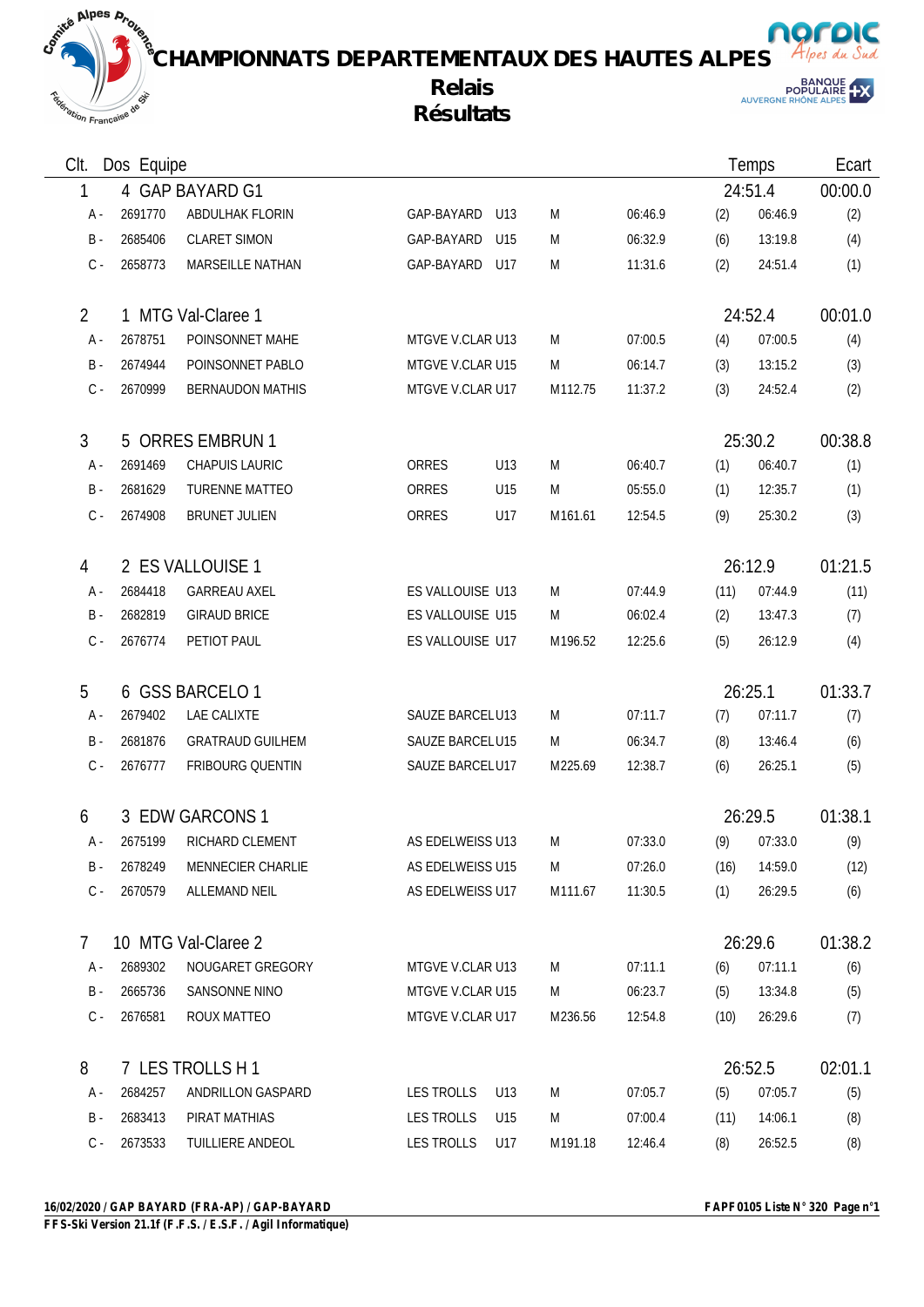| Clt.            | Dos Equipe  |                            |                  |     |         |         |      | Temps   | Ecart   |
|-----------------|-------------|----------------------------|------------------|-----|---------|---------|------|---------|---------|
| 9               |             | 19 ORRES EMBRUN 3          |                  |     |         |         |      | 27:30.1 | 02:38.7 |
| А -             | 2691486     | <b>CASSIA BAPTISTE</b>     | ORRES            | U13 | M       | 07:39.7 | (10) | 07:39.7 | (10)    |
| $B -$           | 2681632     | <b>CHAPUIS MILO</b>        | ORRES            | U15 | M       | 06:33.5 | (7)  | 14:13.2 | (9)     |
| $C -$           | 2681611     | MERAND THIBAULT            | ORRES            | U15 | M       | 13:16.9 | (12) | 27:30.1 | (9)     |
| 10 <sup>°</sup> | 9 QUEYRAS 1 |                            |                  |     |         |         |      | 27:32.1 | 02:40.7 |
| A -             | 2693492     | ROUX NINO                  | SC QUEYRAS       | U13 | M       | 07:50.1 | (12) | 07:50.1 | (12)    |
| $B -$           | 2683859     | <b>BLANC CYPRIEN</b>       | SC QUEYRAS       | U15 | M       | 06:40.7 | (9)  | 14:30.8 | (10)    |
| $C -$           | 2687881     | <b>BOURCIER MATHIAS</b>    | SC QUEYRAS U15   |     | M       | 13:01.2 | (11) | 27:32.0 | (10)    |
| 11              |             | 14 ORRES EMBRUN 2          |                  |     |         |         |      | 27:57.6 | 03:06.2 |
| A -             | 2676189     | <b>WILLIAMS IVAN</b>       | ORRES            | U13 | M       | 06:52.5 | (3)  | 06:52.5 | (3)     |
| $B -$           | 2684439     | <b>AZABANT REMY</b>        | ORRES            | U15 | M       | 06:19.8 | (4)  | 13:12.3 | (2)     |
| $C -$           | 2671835     | <b>GARIN JOSEPH</b>        | ORRES            | U17 | M916.27 | 14:45.3 | (17) | 27:57.6 | (11)    |
| 12              |             | 12 EDW GARCONS 2           |                  |     |         |         |      | 28:22.8 | 03:31.4 |
| A -             | 2691710     | PERIGNON JULES             | AS EDELWEISS U13 |     | M       | 07:52.3 | (13) | 07:52.3 | (13)    |
| $B -$           | 2691480     | <b>ABOU LIAM</b>           | AS EDELWEISS U13 |     | M       | 08:20.1 | (23) | 16:12.4 | (18)    |
| $C -$           | 2670581     | CHEVALIER BOIVERT QUENTIN  | AS EDELWEISS U17 |     | M343.11 | 12:10.4 | (4)  | 28:22.8 | (12)    |
| 13              |             | 11 ES VALLOUISE 2          |                  |     |         |         |      | 28:23.0 | 03:31.6 |
| A -             | 2701923     | PETIOT GABIN               | ES VALLOUISE U13 |     | M       | 08:30.8 | (21) | 08:30.8 | (21)    |
| $B -$           | 2688417     | <b>CELSE TIMEO</b>         | ES VALLOUISE U15 |     | M       | 07:07.4 | (14) | 15:38.2 | (16)    |
| $C -$           | 2677531     | RAULIN TIMOTHE             | ES VALLOUISE U17 |     | M231.58 | 12:44.9 | (7)  | 28:23.1 | (13)    |
| 14              |             | 21 MTG Val-Claree 4        |                  |     |         |         |      | 29:07.7 | 04:16.3 |
| А -             | 2692104     | <b>FALLET MATHIEU</b>      | MTGVE V.CLAR U13 |     | M       | 08:18.8 | (19) | 08:18.8 | (19)    |
| B -             | 2703513     | PORTE GABRIEL              | MTGVE V.CLAR U15 |     | M       | 07:04.6 | (13) | 15:23.4 | (14)    |
| $C -$           | 2674021     | <b>MOLINATTI TRISTAN</b>   | MTGVE V.CLAR U17 |     | M       | 13:44.3 | (13) | 29:07.7 | (14)    |
| 15              |             | 22 ORRES EMBRUN 4          |                  |     |         |         |      | 29:57.6 | 05:06.2 |
| A -             | 2691498     | <b>BERNARD LUIS</b>        | ORRES            | U13 | M       | 08:00.1 | (14) | 08:00.1 | (14)    |
| B -             | 2690192     | ROCHAS NINO                | ORRES            | U15 | M       | 07:01.5 | (12) | 15:01.6 | (13)    |
| $C -$           | 2686452     | ANCEL THEO                 | ORRES            | U15 | M       | 14:56.0 | (19) | 29:57.6 | (15)    |
| 16              |             | 18 MTG Val-Claree 3        |                  |     |         |         |      | 30:11.5 | 05:20.1 |
| A -             | 2703517     | BECLAIR FAULLUMMEL YOLSHAN | MTGVE V.CLAR U13 |     | M       | 08:50.0 | (25) | 08:50.0 | (25)    |
| B -             | 2687635     | ARNAUD NOE                 | MTGVE V.CLAR U15 |     | M       | 06:58.4 | (10) | 15:48.4 | (17)    |
| C -             | 2695848     | EL FAZANI SOFIANE          | MTGVE V.CLAR U17 |     | M       | 14:23.1 | (16) | 30:11.5 | (16)    |
| 17              |             | 15 GSS BARCELO 2           |                  |     |         |         |      | 30:12.5 | 05:21.1 |
| A -             | 2692030     | THEVENET LEO               | SAUZE BARCELU13  |     | M       | 08:08.7 | (18) | 08:08.7 | (18)    |
| B -             | 2702222     | TOUQUET ALEXIS             | SAUZE BARCELU13  |     | M       | 08:14.6 | (21) | 16:23.3 | (22)    |
| $C -$           | 2688048     | AMMEUX PAUL                | SAUZE BARCELU15  |     | M       | 13:49.2 | (14) | 30:12.5 | (17)    |